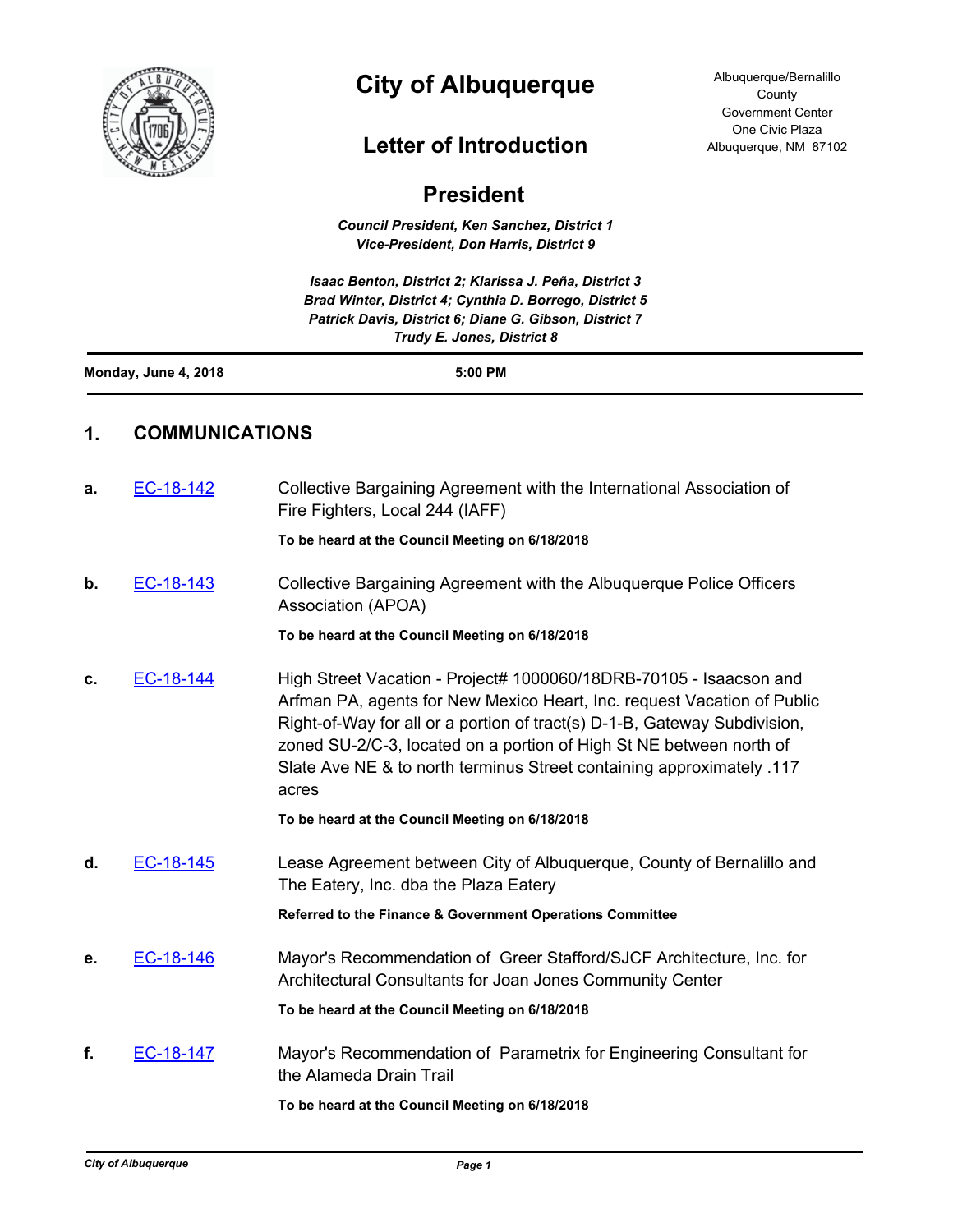| <b>President</b> |           | <b>Letter of Introduction</b>                                                                                                            | June 4, 2018 |
|------------------|-----------|------------------------------------------------------------------------------------------------------------------------------------------|--------------|
| g.               | EC-18-148 | Mayor's Recommendation of Molzen Corbin for On Call Engineering for<br>the Albuquerque International Sunport and Double Eagle II Airport |              |
|                  |           | To be heard at the Council Meeting on 6/18/2018                                                                                          |              |
| h.               | EC-18-149 | Mayor's Appointment of Mr. Alan F. Weitzel to the Albuquerque Museum<br><b>Board of Trustees</b>                                         |              |
|                  |           | To be heard at the Council Meeting on 6/18/2018                                                                                          |              |
| i.               | EC-18-150 | Mayor's Appointment of Ms. Beverly R. Bendicksen to the Albuquerque<br><b>Museum Board of Trustees</b>                                   |              |
|                  |           | To be heard at the Council Meeting on 6/18/2018                                                                                          |              |
| j.               | EC-18-151 | Mayor's Appointment of Dr. Bruce J. Perlman, PhD to the Indicators<br><b>Progress Commission</b>                                         |              |
|                  |           | To be heard at the Council Meeting on 6/18/2018                                                                                          |              |
| k.               | EC-18-152 | Mayor's Appointment of Ms. Irene Entila to the Greater Albuquerque<br><b>Bicycling Advisory Committee</b>                                |              |
|                  |           | To be heard at the Council Meeting on 6/18/2018                                                                                          |              |
| ı.               | EC-18-153 | Mayor's Appointment of Ms. Mary V. Hindera to the Para Transit<br><b>Advisory Board</b>                                                  |              |
|                  |           | To be heard at the Council Meeting on 6/18/2018                                                                                          |              |
| m.               | EC-18-154 | Mayor's Reappointment of Ms. Carole C. Sullivan to the Urban<br><b>Enhancement Trust Fund</b>                                            |              |
|                  |           | To be heard at the Council Meeting on 6/18/2018                                                                                          |              |
| n.               | EC-18-155 | Mayor's Reappointment of Ms. Denise P. Pepin to the Old Town Portal<br><b>Market Advisory Board</b>                                      |              |
|                  |           | To be heard at the Council Meeting on 6/18/2018                                                                                          |              |
| О.               | EC-18-156 | Mayor's Appointment of Mr. Matthew Butkus to the Affordable Housing<br>Committee                                                         |              |
|                  |           | To be heard at the Council Meeting on 6/18/2018                                                                                          |              |
| p.               | EC-18-157 | Mayor's Appointment of Ms. Tanesia R. Hale-Jones to the Biological<br>Park Board                                                         |              |
|                  |           | To be heard at the Council Meeting on 6/18/2018                                                                                          |              |
| q.               | EC-18-158 | Mayor's Appointment of Mr. Israel Chavez to the Transit Advisory Board                                                                   |              |
|                  |           | To be heard at the Council Meeting on 6/18/2018                                                                                          |              |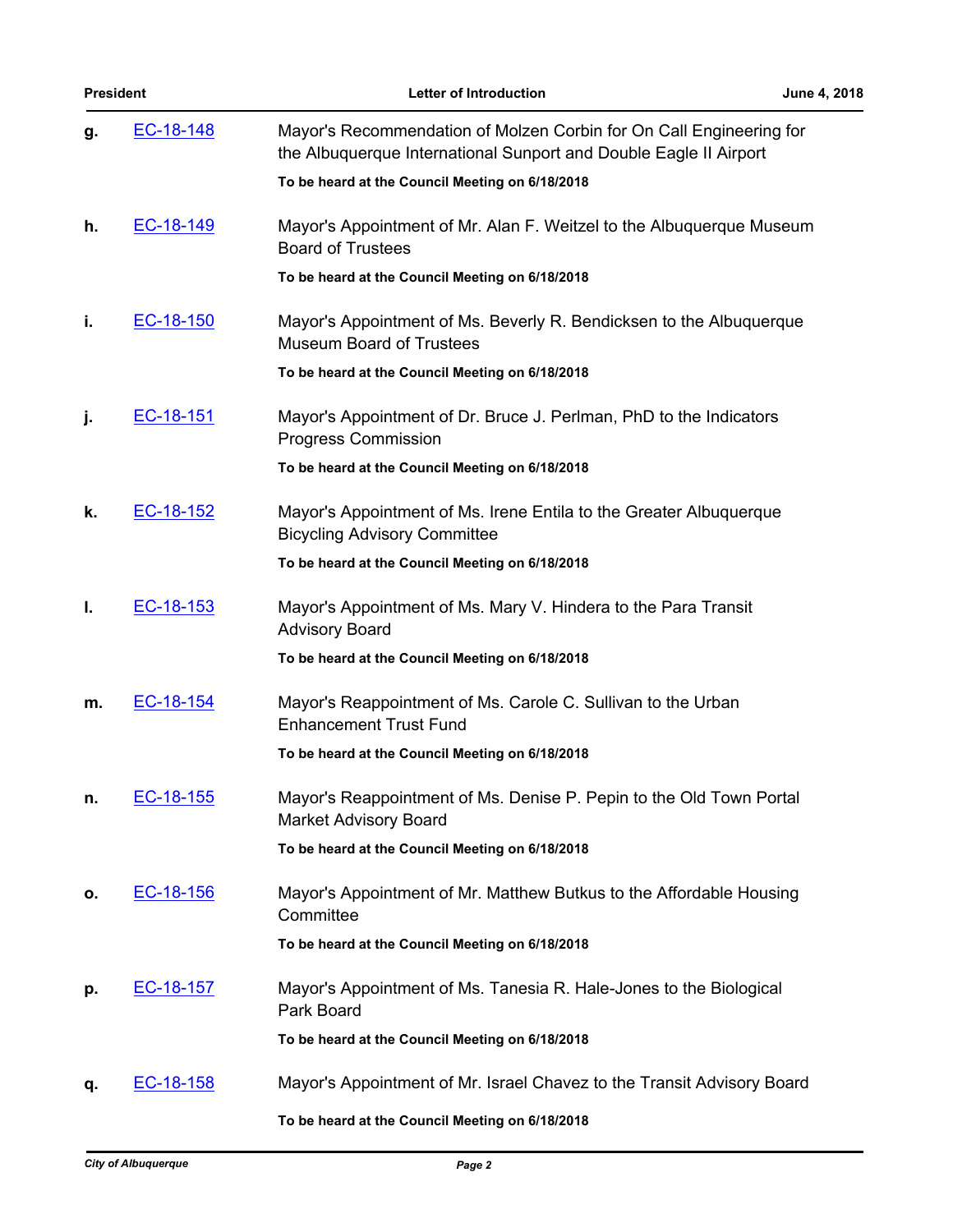| r. | EC-18-159 | Mayor's Appointment of Dr. Wendy Wintermute, PhD to the Indicators<br><b>Progress Commission</b>                                                                                                                                                                                                                                                                                                                                                                                                                                                                                                                                                                                                                |
|----|-----------|-----------------------------------------------------------------------------------------------------------------------------------------------------------------------------------------------------------------------------------------------------------------------------------------------------------------------------------------------------------------------------------------------------------------------------------------------------------------------------------------------------------------------------------------------------------------------------------------------------------------------------------------------------------------------------------------------------------------|
|    |           | To be heard at the Council Meeting on 6/18/2018                                                                                                                                                                                                                                                                                                                                                                                                                                                                                                                                                                                                                                                                 |
| S. | EC-18-160 | Approval of a Contract for Troy Luna dba Comprehensive Counseling<br>505 LLC                                                                                                                                                                                                                                                                                                                                                                                                                                                                                                                                                                                                                                    |
|    |           | To be heard at the Council Meeting on 6/18/2018                                                                                                                                                                                                                                                                                                                                                                                                                                                                                                                                                                                                                                                                 |
| t. | EC-18-161 | Mayor's Appointment of Ms. Diane Mourning Brown to the Affordable<br><b>Housing Committee</b>                                                                                                                                                                                                                                                                                                                                                                                                                                                                                                                                                                                                                   |
|    |           | To be heard at the Council Meeting on 6/18/2018                                                                                                                                                                                                                                                                                                                                                                                                                                                                                                                                                                                                                                                                 |
| u. | AC-18-7   | Project #1011410/18BOA-20007/17ZHE-80247: Dr. Joe Valles,<br>Westside Coalition of Neighborhood Associations (WSCONA), appeals<br>the decision of the Zoning Board of Appeals (BOA) to Deny an Appeal of<br>the Zoning Hearing Examiner's (ZHE's) decision to grant a special<br>exception to Zoning Code §14-16-2-24(A) and the University of<br>Albuquerque Sector Development Plan (UASDP) Section B-2: a<br>Variance of 22 feet to the maximum 4 foot height to allow a 26 foot sign<br>height within the boundaries of the UASDP and the Coors Corridor Plan<br>(CCP) for Lot 6, Coors Pavilion, zoned SU-3                                                                                                |
|    |           | Referred to the Land Use Hearing Officer, scheduled for 6/25/2018                                                                                                                                                                                                                                                                                                                                                                                                                                                                                                                                                                                                                                               |
| v. | AC-18-8   | Project #1011410/18BOA-20008/17ZHE-80249: Dr. Joe Valles,<br>Westside Coalition of Neighborhood Associations (WSCONA), appeals<br>the decision of the Zoning Board of Appeals (BOA) to Deny an Appeal of<br>the Zoning Hearing Examiner's (ZHE's) decision to grant a special<br>exception to Zoning Code §14-16-2-24(A), Section B-2 of the University<br>of Albuquerque Sector Development Plan (UASDP), and Coors Corridor<br>Plan (CCP) p. 113: a Variance of 109 sf to the maximum allowable sign<br>area of 24 sf (UASDP) and a Variance of 58 sf to the maximum<br>allowable sign area of 75 sf (CCP) to allow a 133 sf sign face area for a<br>free-standing sign for Lot 6, Coors Pavilion, zoned SU-3 |
|    |           | Referred to the Land Use Hearing Officer, scheduled for 6/25/2018                                                                                                                                                                                                                                                                                                                                                                                                                                                                                                                                                                                                                                               |
| w. | AC-18-9   | Project #1011500/18BOA-20006/18ZHE-80016: Ralph Dilibero appeals<br>the decision of the Zoning Board of Appeals (BOA) to Deny an Appeal of<br>the Zoning Hearing Examiner's (ZHE's) decision to approve a special<br>exception pursuant to Zoning Code §14-16-4-2(C)(2), Variance Criteria:<br>a Variance of 5 off-street parking spaces to the required 21 off-street<br>parking spaces [Zoning Code Section 14-16-3-1(A)(26)] to allow for a<br>proposed change of use for Lot 1-A, Block 2-A, Vista Larga Addition,<br>zoned C-2, located at 2800 Indian School Rd. NE                                                                                                                                       |